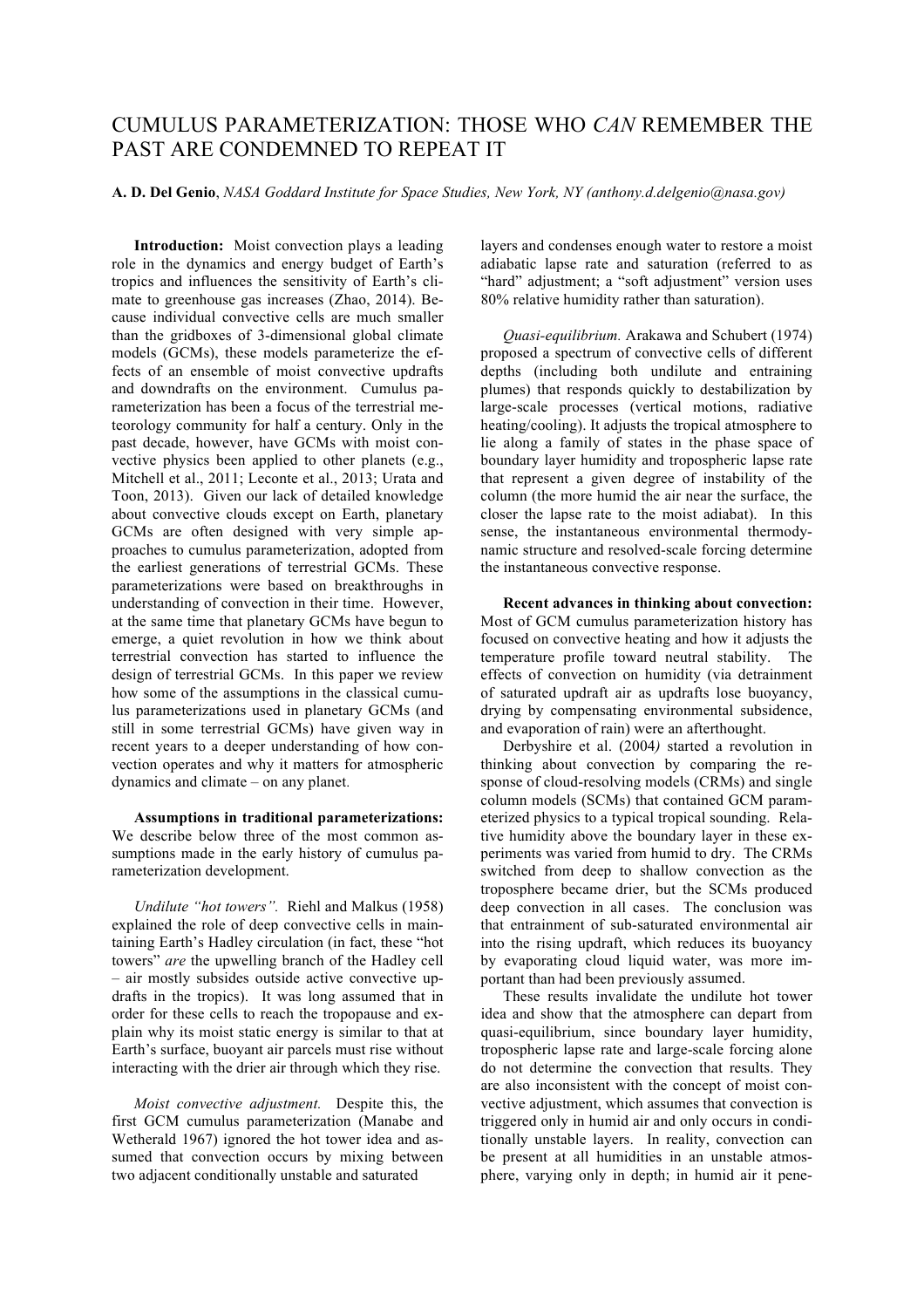trates much deeper than the depth of the conditionally unstable layer (~600 hPa in Earth's tropics).

**Chronic convection biases in Earth GCMs:**  The tendency of most cumulus parameterizations to assume an entrainment rate that is too weak causes them to underpredict shallow and midlevel (congestus) convection, overpredict deep convective depths, and overpredict the cumulus mass flux at high altitudes. This creates several types of persistent errors common to most operational GCMs. For example, most GCMs have a warm bias (Kim et al., 2013) and a moist bias (Jiang et al., 2012) near and above the tropical tropopause as a result of detraining too much saturated air and ice and producing too much compensating subsidence warming at these levels.

Likewise, most GCMs tend to trigger deep convection early in the day during the warm season over land, producing peak rain at noon, when insolation is strongest (Dai, 2006; Dirmeyer et al., 2012). Satellite rainfall data show a peak in late afternoon or evening instead. Partly this is an entrainment problem – CRMs indicate that entrainment is strong early in the day, when convection is shallow, and only decreases to weaker values in the afternoon after convection has already begun to deepen (Del Genio and Wu, 2010). In this case, though, another factor comes into play – the tendency for convection to organize into mesoscale clusters when shear and humidity conditions are favorable (Schumacher and Houze, 2006). The organization process perpetuates convection, shifting the rainfall peak to later in the day, and allows convection to propagate.

Another example is the Madden-Julian Oscillation (MJO). The MJO is the primary cause of subseasonal rainfall variability in Earth's tropical warm pool region, but it is absent in most GCMs (Jiang et al., 2015). Many theories have been advanced to explain the MJO, which alone among observed large-scale equatorial wave modes is not predicted by classical shallow water theory on an equatorial βplane (Matsuno, 1966; Wheeler and Kiladis, 1999). The most promising explanation appears to be that the MJO is an example of a *moisture mode* – an oscillation whose existence is fundamentally tied to prognostic variations in the humidity field in a weak temperature gradient environment and that is driven by sources of moist static energy (e.g., Sobel and Maloney, 2013). Most GCMs apparently fail to produce the MJO because in the unstable but relatively dry conditions ahead of the MJO peak rain period, GCMs prematurely produce deep convection and top-heavy diabatic heating that exports moist static energy, rather than shallow convection that produces bottom-heavy heating, moistens the lower troposphere, and allows surface evaporation and/or largescale advection to import moist static energy and build instability over several weeks.

For these reasons, convection sensitivity to free tropospheric humidity is now considered to be the most stringent test of cumulus parameterizations available. Unfortunately, there appears to be little awareness of this issue to date in planetary GCM studies, which have either relied on grid-scale resolved moist processes to suffice or have assumed that the simplest cumulus parameterization is the best, without asking what minimum set of requirements should be met by any parameterization.

**Potential planetary implications:** Until planetary GCM studies begin to incorporate analyses of the humidity field, it is impossible to draw any conclusions about whether and how recent terrestrial experience might translate into deeper insights on outstanding issues in planetary science, but we can speculate on several areas worthy of investigation.

*Titan's seasonal cycle:* On Titan, the condensing volatile is methane rather than water. Short-lived cellular clouds reminiscent of convection have been observed at Titan's south pole and in southern midlatitudes during the first half of the Cassini mission, when Titan was in southern summer, and a dramatic outbreak of equatorial organized convection with apparent heavy precipitation that temporarily modified the surface was seen near vernal equinox (Turtle et al., 2011a,b). It has been demonstrated that moist physics is necessary for Titan GCMs to simulate a mean meridional circulation that produces rising motion at the latitudes at which convective clouds are observed (e.g., Mitchell et al., 2011; Schneider et al., 2012). However, Titan GCMs predicted that as Titan shifted into northern spring, analogous outbreaks of convection should have begun in the northern midlatitudes and polar regions. To date, there has been almost no cloud activity observed in Titan's northern hemisphere other than an occasional "lake-effect" cloud in the north polar "lake district."

The only direct measurement of Titan's tropospheric methane profile was at the Huygens probe entry site (Niemann et al., 2005). It shows a wellmixed boundary layer and saturated humidity with respect to a  $CH_4$ -N<sub>2</sub> mixture above (Griffith, 2009). If this is typical of the planet as a whole, then the absence of convection in the northern hemisphere in spring is difficult to explain with any cumulus parameterization, since entrainment has no effect on updraft buoyancy when the air entrained is already saturated, other than a minor direct effect on temperature due to the small cloud-environment temperature difference. However, recent analyses of Cassini radio occultation profiles (Tokano, 2014) and ground-based near-infrared spectra (Ádámkovics et al., 2015) suggest that humidity decreases from the southern to the northern hemisphere. The Mitchell et al. (2011) and Schneider et al. (2012) GCM studies use the Frierson (2007a) cumulus parameterization, which relaxes the atmosphere toward a specified relative humidity and allows for shallow convection to prevent excessive instability. This scheme is an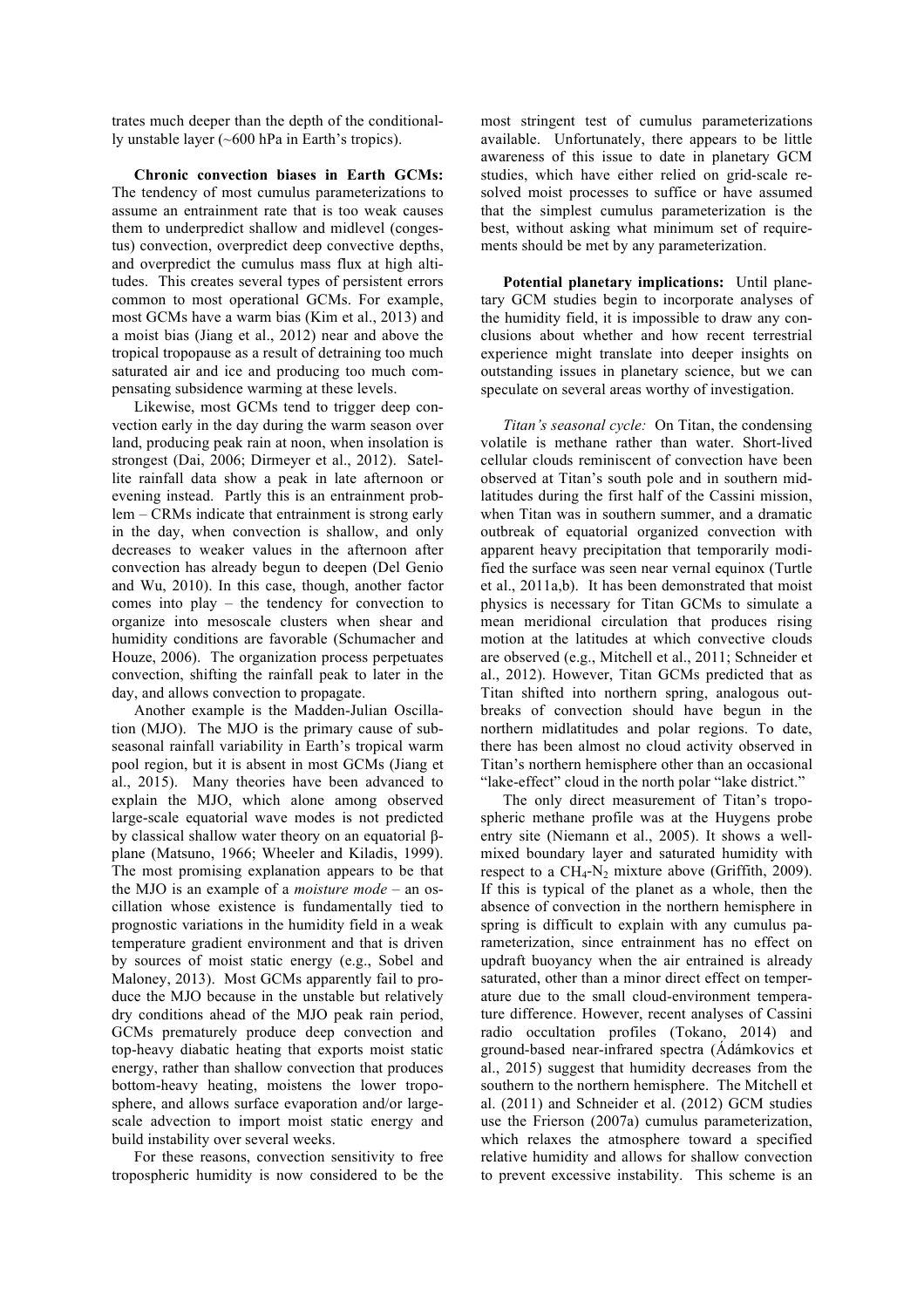improvement over moist convective adjustment, but it does not produce an MJO (Frierson, 2007b), so it is not clear whether it triggers convection correctly in subsaturated conditions or whether it might produce different Titan seasonality if the reference humidity were varied.

*Saturn's great storms:* The most obvious examples of moist convection on Saturn during the Cassini era have been the dramatic "great storms" that appeared early in the mission in the southern hemisphere and later in the northern hemisphere (Dyudina et al., 2013), both of them in westward jet regions. How often such storms should occur is a major question. Saturn's weak internal heat flux relative to the solar heating of Earth's surface dictates that the convection required to remove heat to upper levels where it can be radiated to space should be rarer on Saturn. But how thermodynamic conditions evolve on Saturn to produce only very sporadic major outbreaks of convective activity remains a mystery. Li and Ingersoll (2015) argue that the greater molecular weight of water relative to that of Saturn's  $H_2$ -He atmosphere suppresses the development of deep convection.



*Fig. 1. Cassini images of a northern hemisphere westward jet region before (2008-04-17) and after (2011-08-11) the development of a giant storm. Picture courtesy JPL.*

Another possibility, though, is that the sensitivity of convection to tropospheric humidity plays the same role on Saturn as it does in Earth's tropics. Analysis of continuum and methane band images of the northern hemisphere westward jet region before the storm outbreak (Fig. 1) indicates that the dominant cloud type in these regions at most times is small cellular clouds that do not reach the upper troposphere, suggesting the presence of shallow convection rising into a dry environment that hinders vertical development (Del Genio and Barbara, 2015). Might the 20-30 year intervals between giant storms at these latitudes simply be a buildup period of moist static energy, analogous to the suppressed period of the MJO on Earth? What kind of cumulus parameterization would a giant planet GCM require to reproduce the sporadic nature of the giant storms?

*Inner edge of the habitable zone*: A basic problem in exoplanet science is the physics of the inner edge of the habitable zone. 1-D models that assume an adiabatic, saturated troposphere (Kopparapu et al., 2013) put the inner edge at  $T = 340$  K, corresponding to an Earth-Sun distance of only  $d = 0.99$  AU, barely closer than Earth's present position. This corresponds to the estimated "moist greenhouse" limit at which the stratospheric H<sub>2</sub>O mixing ratio  $\sim 3x10^{-3}$ , sufficient for photolysis of  $H_2O$  and subsequent hydrogen escape to cause all water to be lost over the age of the solar system.

GCMs give a more liberal estimate of the inner edge of the habitable zone than 1-D models but disagree greatly with each other about how surface temperature and stratospheric water increase with increasing insolation (Leconte et al., 2013; Wolf and Toon, 2014, 2015; Yang et al., 2014). Does cumulus parameterization play a role in this disagreement? The most sensitive GCM (Leconte et al., 2013) uses moist convective adjustment, while the others, which are less sensitive, use quasi-equilibrium schemes. As discussed above, the choice of cumulus parameterization can affect the humidity profile and the depth of convection, so it is plausible that convection plays a role in the differing conclusions of these models. None of the models applied to the inner edge problem thus far have a realistic approach to convective entrainment.

**Current trends in cumulus parameterization:**  Primarily in response to the absence of an MJO in GCMs, many modeling groups have experimented with increasing entrainment to produce a tighter link between humidity and convection. Stronger entrainment consistently produces an MJO, but often at the expense of a degraded mean state. This can be alleviated, though, by removing radiation imbalances and by strengthening convective downdrafts (Del Genio et al., 2012).

One thing that improves with stronger entrainment is the vertical thermodynamic structure: The tropopause cools and the upper troposphere/lower stratosphere dries (Fig. 2), in better agreement with observations and reanalyses. This can be understood in terms of the reduction in convective depth that results from stronger entrainment, and the stronger tropopause cold trap that results. In the moist greenhouse theory of the inner edge of the habitable zone, erosion of the cold trap with warming is the avenue by which stratospheric  $H_2O$  buildup occurs and eventual catastrophic water loss begins. It therefore makes sense to ask whether the choice of cumulus parameterization (including the default saturated adiabat used by 1-D models) has implications for the resulting inner edge estimate.

Although stronger entrainment produces an MJO in terrestrial GCMs, the transition from shallow to deep convection at the onset of the disturbed period of the MJO is also a transition from strong to weak entrainment. The same is true for the afternoon onset of rain in the continental warm season diurnal cycle.